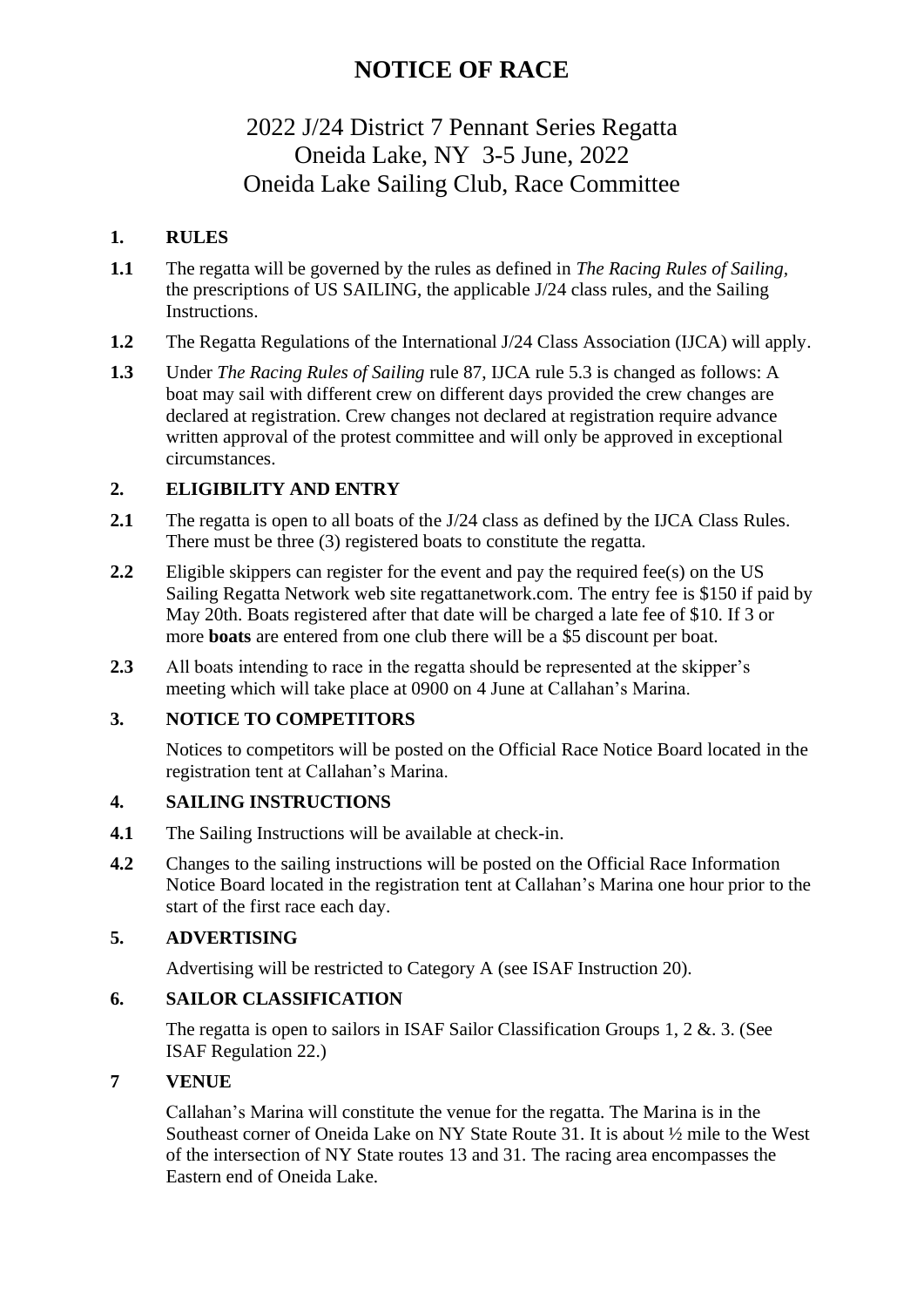## 2022 J/24 District 7 Pennant Series Regatta Oneida Lake, NY 3-5 June, 2022 Oneida Lake Sailing Club, Race Committee

#### **8 THE COURSES**

The courses to be sailed will be windward-leeward and will utilize orange and yellow inflatable buoys. Courses may have a downwind or upwind finish and will utilize a gate as the leeward turning point. Courses will be displayed by the race committee on the water.

## **9 REGATTA SCHEDULE**

| 9.1 | Friday, 3 June   | 1200-1800 | Check-in - Callahan's Marina                                                                                                         |
|-----|------------------|-----------|--------------------------------------------------------------------------------------------------------------------------------------|
|     |                  | 1800      | Meet & Greet – Oneida Lake Brew Haus                                                                                                 |
|     |                  |           | Bar food available                                                                                                                   |
|     | Saturday, 4 June | 0730-0900 | Check-in & breakfast - Callahan's Marina*                                                                                            |
|     |                  | 0900      | Skippers' meeting - Callahan's Marina                                                                                                |
|     |                  | 1000      | First warning signal                                                                                                                 |
|     |                  | 1800      | Picnic at Callahan's **                                                                                                              |
|     | Sunday, 5 June   | 0730-0900 | Breakfast - Callahan's Marina*                                                                                                       |
|     |                  | 1000      | First warning signal                                                                                                                 |
|     |                  | 1500      | Picnic - Callahan's Marina, Awards will be<br>presented; hot dogs, hamburgers, chips and<br>drinks provided to competitors and crews |

\* donations accepted

\*\* Included in regatta fee

**9.2** No race will begin after 14:00 on Sunday.

#### **10 SCORING**

- **10.1** The Low Point System of Appendix A to the Racing Rules will apply.
- **10.2** The score for the regatta will be the total of all the races sailed unless there are more than five races. For any number of races greater than five there will be one throw out.
- **10.3** There will also be a team score for any fleet/club represented by 3 or more boats. The team score for the club will be the total of the 3 best scores.

#### **11 PRIZES**

Prizes will be awarded to the top four (4) finishers. There will also be a prize for the best team finish. Three boats from one club will constitute a team.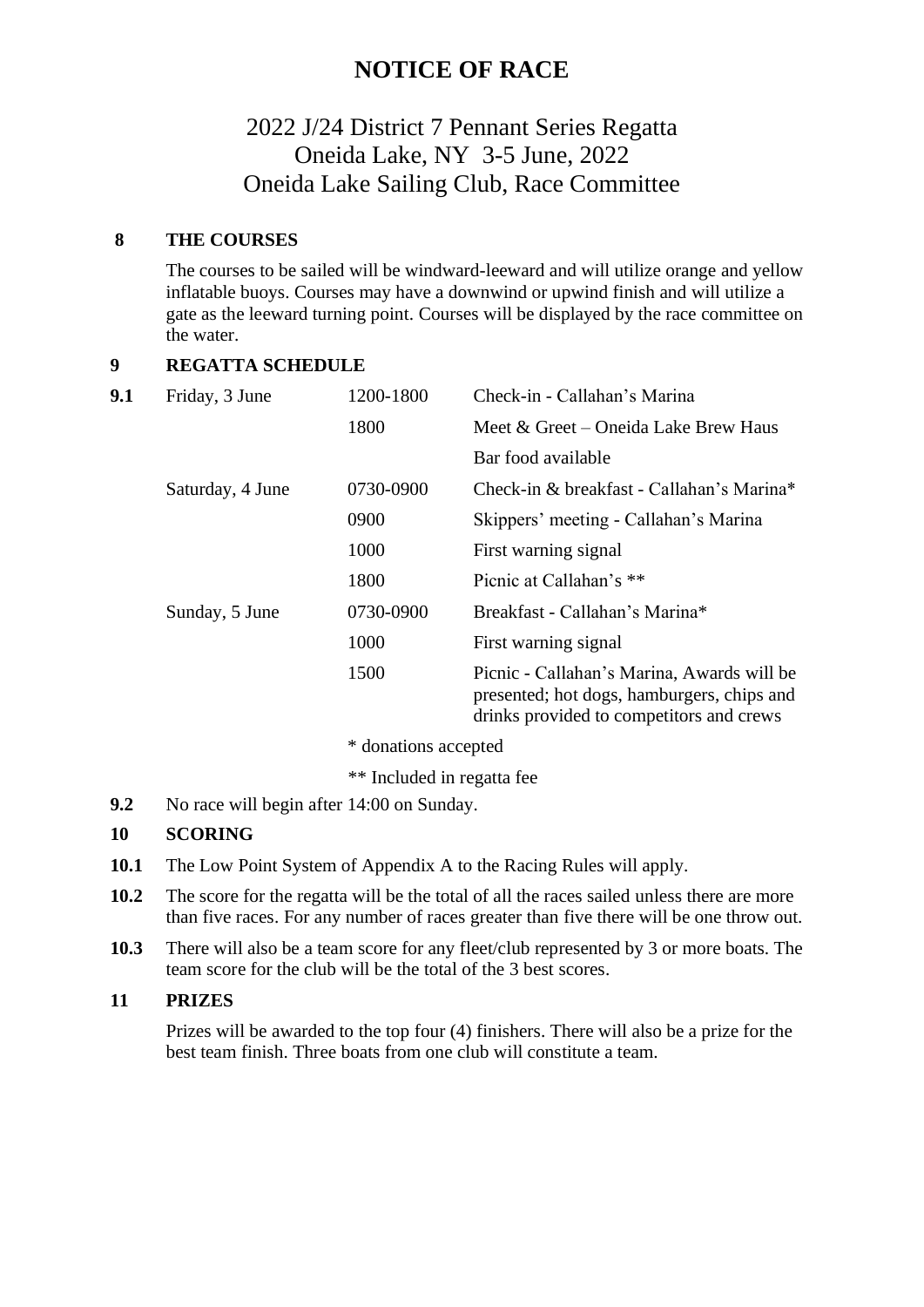## 2022 J/24 District 7 Pennant Series Regatta Oneida Lake, NY 3-5 June, 2022 Oneida Lake Sailing Club, Race Committee

## **12 CONDUCT & RESPONSIBILITY**

The skipper/owner shall be responsible for all actions of his or her crew and guests. In the event of a breach of conduct, sportsmanship, destruction of property, or failure to comply with the request of any race officer, committee member or agent of the Oneida Lake Sailing Club the skipper/owner will be held responsible and his/her boat shall be subject to protest and disqualification.

The Oneida Lake Sailing Club is not responsible for and will not accept any liability for material damage or personal injury, death, or property damage suffered or sustained from any cause in conjunction with or prior to, during, or after the regatta.

Rule 4 of the Racing Rules of Sailing, Decision to Race, applies. Responsibility for evaluating the wind, sea and weather conditions rests with each participant as do responsibility for the safe condition of the boat, including safety equipment and rigging and for deciding when to wear life jackets. Each competitor, including skippers and crew, participates in the regatta entirely at their own risk and waives any and all claims, including those arising from negligence or lack of due care, which he/she may have against the regatta committee, the officers, trustees, members, or agents of Oneida Lake Sailing Club.

#### **13 INSURANCE**

Each participating boat shall be insured with valid third-party liability insurance with a minimum coverage of \$300,000 (US) per event.

## **14 DOCKAGE**

Temporary dockage will be provided. Once launched prior to the beginning of competition, competing boats must remain in the water until the completion of competition except with prior written permission of the race committee.

## **15 PROHIBITED ACTIONS**

- **15.1** Careening by any means for the purpose of cleaning or inspecting the hull is prohibited during the regatta.
- **15.2** Underwater breathing apparatus, plastic pools or their equivalent shall not be used between the time the boat is to be afloat and the end of the regatta. The hull may be cleaned at any time by swimming or keelhauling using ropes or cloth.

## **16. RADIO COMMUNICATION**

- **16.1**. Except in an emergency, a boat shall neither make radio, mobile phone or other data transmissions while racing nor receive radio, mobile phone or data communication not available to all boats.
- **16.2**. It is the intent of the organizing authority and race committee to use marine VHF radios to communicate with the fleet. The Race Committee will use VHF channel 72 for that purpose.